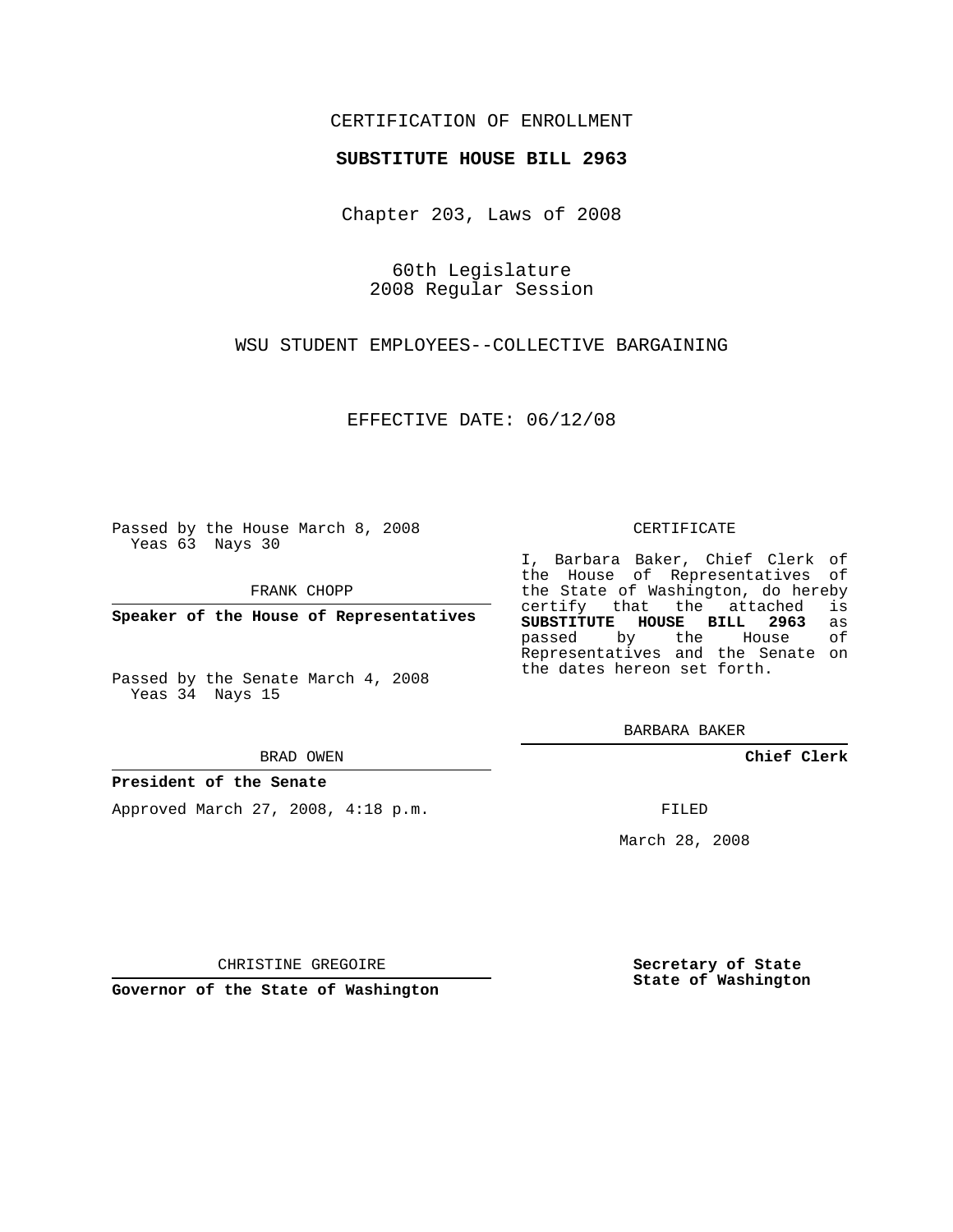# **SUBSTITUTE HOUSE BILL 2963** \_\_\_\_\_\_\_\_\_\_\_\_\_\_\_\_\_\_\_\_\_\_\_\_\_\_\_\_\_\_\_\_\_\_\_\_\_\_\_\_\_\_\_\_\_

\_\_\_\_\_\_\_\_\_\_\_\_\_\_\_\_\_\_\_\_\_\_\_\_\_\_\_\_\_\_\_\_\_\_\_\_\_\_\_\_\_\_\_\_\_

### AS AMENDED BY THE SENATE

Passed Legislature - 2008 Regular Session

## **State of Washington 60th Legislature 2008 Regular Session**

**By** House Appropriations (originally sponsored by Representatives Conway, Campbell, Chase, Hasegawa, Sullivan, Simpson, Seaquist, Appleton, Sells, Wood, Green, Blake, Ericks, Kenney, Williams, McIntire, Pettigrew, Kirby, Moeller, Fromhold, Hunt, VanDeWege, Ormsby, and Hudgins)

READ FIRST TIME 02/12/08.

 1 AN ACT Relating to collective bargaining for Washington State 2 University employees who are enrolled in academic programs; adding a 3 new section to chapter 41.56 RCW; and creating new sections.

4 BE IT ENACTED BY THE LEGISLATURE OF THE STATE OF WASHINGTON:

 NEW SECTION. **Sec. 1.** (1) The legislature acknowledges the ability of student employees who provide instructional, research, and related academic services at the University of Washington to collectively bargain and recognizes that student employees performing equivalent services at Washington State University do not enjoy collective bargaining rights. The legislature further recognizes that while the titles of the student employees may differ between the two institutions, student employees at Washington State University should enjoy the same collective bargaining rights as their counterparts at the University of Washington. The legislature therefore intends to grant bargaining rights to student employees at Washington State University to the same extent such rights are granted to student employees at the University of Washington.

18 (2) This act is intended to promote cooperative labor relations 19 between Washington State University and the employees who provide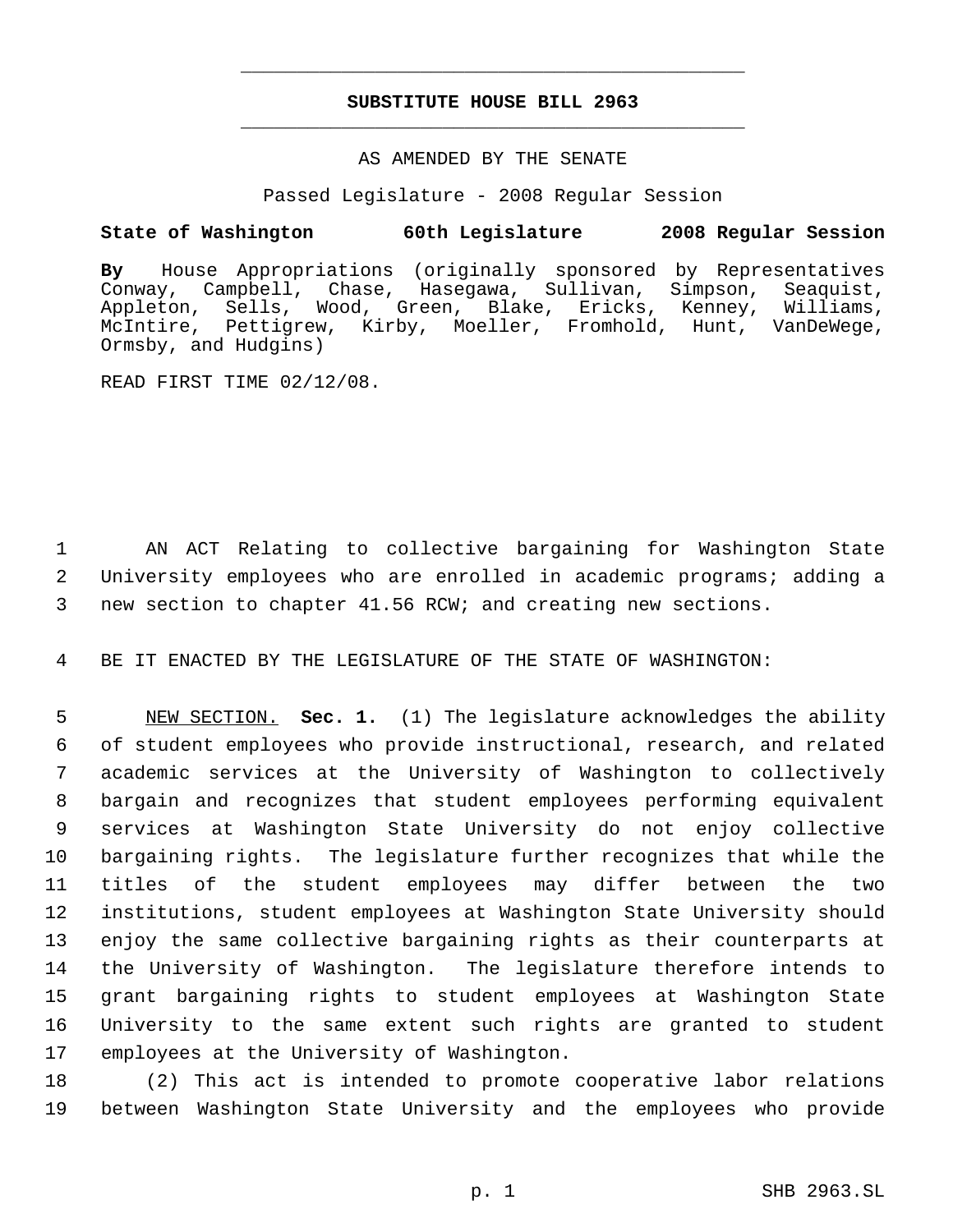instructional, research, and related academic services, and who are enrolled as students at the university by extending collective bargaining rights under chapter 41.56 RCW and using the orderly procedures administered by the public employment relations commission. To achieve this end, the legislature intends that under chapter 41.56 RCW the university will exclusively bargain in good faith over all matters within the scope of bargaining under section 2 of this act.

 (3) The legislature recognizes the importance of the shared governance practices developed at Washington State University. The legislature does not intend to restrict, limit, or prohibit the exercise of the functions of the faculty in any shared governance mechanisms or practices, including the faculty senate, faculty councils, and faculty codes of Washington State University; nor does the legislature intend to restrict, limit, or prohibit the exercise of the functions of the graduate and professional student association, the associated students of Washington State University, or any other student organization in matters outside the scope of bargaining covered by chapter 41.56 RCW.

 (4) The legislature intends that nothing in this act will restrict, limit, or prohibit Washington State University from consideration of the merits, necessity, or organization of any program, activity, or service established by Washington State University, including, but not limited to, any decision to establish, modify, or discontinue any such program, activity, or service. The legislature further intends that nothing in this act will restrict, limit, or prohibit Washington State University from having sole discretion over admission requirements for students, criterion for the award of certificates and degrees to students, academic criterion for selection of employees covered by this act, initial appointment of students, and the content, conduct, and supervision of courses, curricula, grading requirements, and research programs.

 (5) The legislature does not intend to limit the matters excluded from collective bargaining to those items specified in section 2 of this act.

 NEW SECTION. **Sec. 2.** A new section is added to chapter 41.56 RCW to read as follows: (1) In addition to the entities listed in RCW 41.56.020, this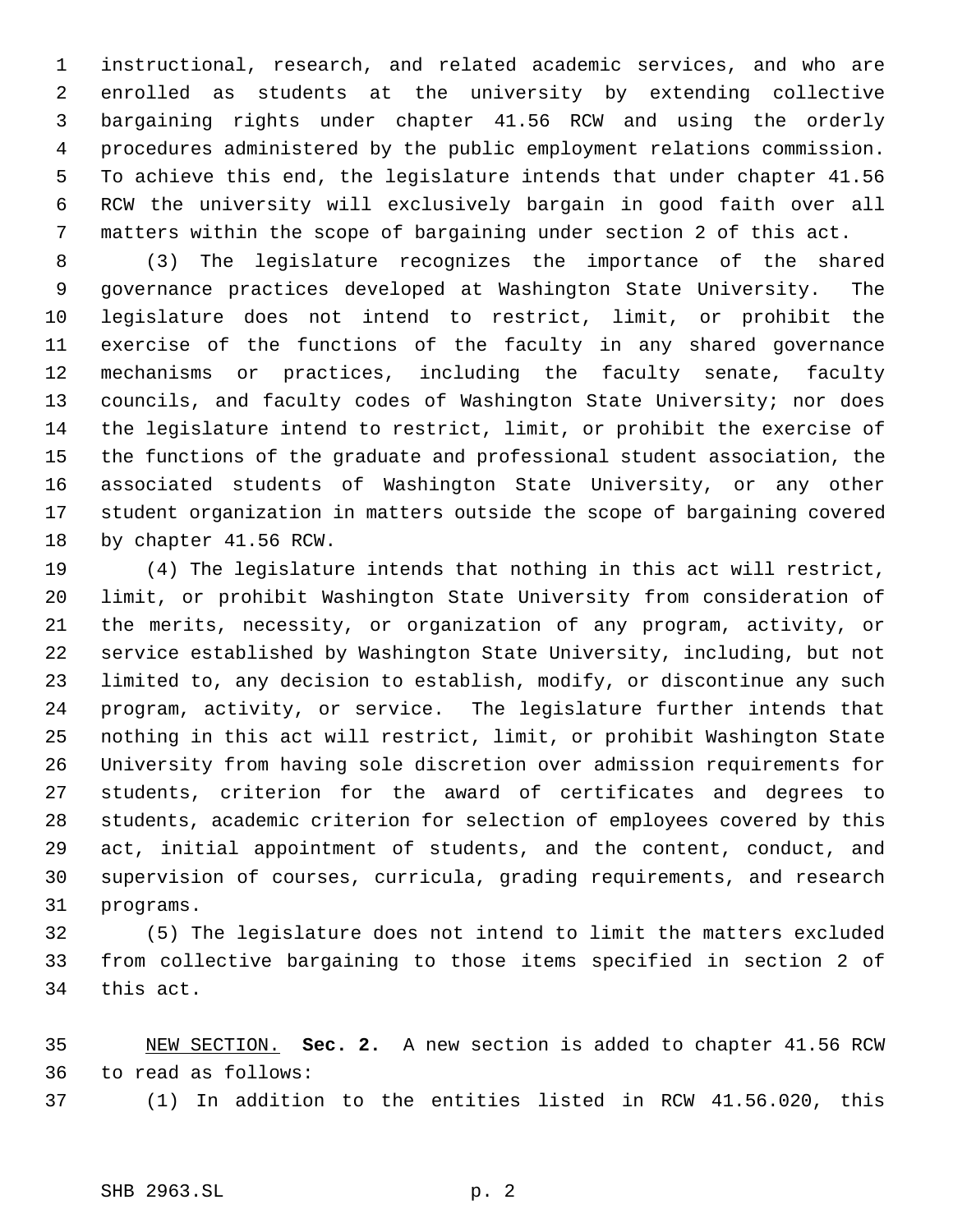chapter applies to Washington State University with respect to employees who are enrolled in an academic program and are in a classification in (a) through (g) of this subsection on any Washington State University campus. The employees in (a) through (g) of this subsection constitute an appropriate bargaining unit:

- (a) Graduate teaching assistant;
- (b) Graduate staff assistant;

8 (c) Graduate project assistant;

9 (d) Graduate veterinary assistant;

 (e) Tutor, reader, and graders in all academic units and tutoring centers;

 (f) Except as provided in this subsection (1)(f), graduate research assistant. The employees that constitute an appropriate bargaining unit under this subsection (1) do not include graduate research assistants who are performing research primarily related to their dissertation and who have incidental or no service expectations placed 17 upon them by the university; and

 (g) All employees enrolled in an academic program whose duties and responsibilities are substantially equivalent to those employees in (a) through (f) of this subsection.

 (2)(a) The scope of bargaining for employees at Washington State University under this section excludes:

 (i) The ability to terminate the employment of any individual if the individual is not meeting academic requirements as determined by Washington State University;

 (ii) The amount of tuition or fees at Washington State University. However, tuition and fee remission and waiver is within the scope of bargaining;

(iii) The academic calendar of Washington State University; and

 (iv) The number of students to be admitted to a particular class or class section at Washington State University.

 (b)(i) Except as provided in (b)(ii) of this subsection, provisions of collective bargaining agreements relating to compensation must not exceed the amount or percentage established by the legislature in the appropriations act. If any compensation provision is affected by subsequent modification of the appropriations act by the legislature, both parties must immediately enter into collective bargaining for the